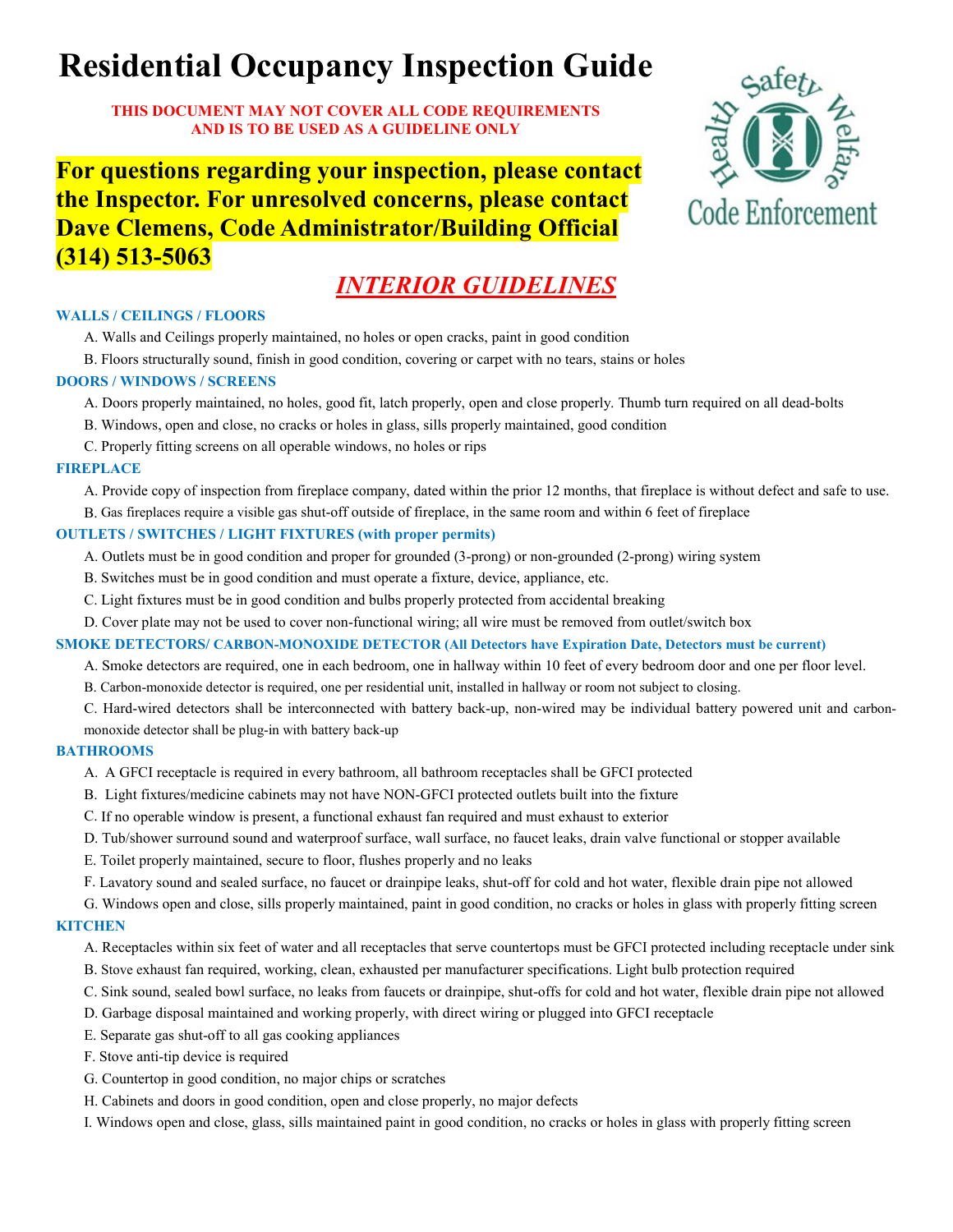#### **UTILITY/FURNACE AREA**

- A. Visual furnace inspection, proper electric hookup, housing and ductwork good condition, proper slope on flue
- B. Visual water heater inspection, no leaks, pressure relief (TPR) valve metallic pipe within 6" of floor, proper slope on flue
- C. Washer and sump pump receptacle must be GFCI, unless single dedicated receptacle.
- D. Gas appliances, separate gas shut-offs required outside appliance and before coupling
- E. All circuit breakers or fuses must be clearly labeled.

#### **BASEMENT**

A. All stairs (three or more risers) structurally sound, graspable (Must wrap hand fully around) full length handrail one side, open stairs require vertical guards on open sides. Unfinished open basement stairs guards are allowed to be parallel to tread nosing (all guards openings spaced a maximum 4")

- B. Electric wiring installed properly (non-original with proper permits)
- C. Junction boxes required for all wiring splices, except low (24v) voltage
- D. Laundry hookup, water supply and drain in good condition, dryer vent to exterior, washer on GFCI receptacle

E. Building waste/soil and water lines in good condition, no visible deterioration/barnacles, no leaks and non-original installed with proper County permits

F. Electrical service panel must be in good condition, accessible, no double lugging and non-original installed with proper County permits

- G. Joist and joist hangers properly installed
- H. Joist to beam properly attached and secured and beam pockets grouted full.

#### **GARAGE**

- A. Separation wall adjacent to house minimum  $\frac{1}{2}$  inch drywall from floor to roof deck or drywall ceiling, taped with no penetrations
- B. Door into house must be a  $1\frac{3}{4}$  solid core wood door or metal door with no openings
- C. Commercially manufactured garage door properly maintained, no holes, dents, good fit, latches properly, no broken glass, good paint/finish
- D. Wiring, switches, fixtures must be in good condition and no extension cords and non-original installed with proper County permits
- E. All wall receptacles must be GFCI protected.
- F. Attic scuttle and/or pull down stair required to be protected with two layers of drywall glued together on the underside

### *EXTERIOR GUIDELINES*

**ACCESSORY STRUCTURES –** Storage building properly maintained, no rot and paint in good condition

**ADDRESS -** Minimum four (4) inch Arabic numerals properly affixed and visible from the street

**AIR CONDITIONER -** Properly set, maintained and disconnect secured with padlock or mechanical fastener

**ATTIC / GABLE / ROOF VENTS -** Properly maintained, bird and rodent proof and adequate attic ventilation provided, proper termination height

**CARPORT -** Posts, ceiling and siding properly maintained, paint in good condition

**CARPORT / GARAGE SLAB -** No open cracks or joints in excess of ½" and slabs not offset in excess of 1"

**CHIMNEY AND FLUES -** Properly maintained, no peeling paint, brick and mortar sound and rain cap intact

**DOORS** - Properly maintained, paint in good condition, fit properly and lock properly, thumb turn required on all dead-bolts

**DRIVEWAY SURFACE** - Concrete surface sound, no excessive spalling, asphalt surface sound and properly sealed, no open cracks or joints in excess of ½" and no offsets in excess of 1"

**ELECTRIC OUTLETS EXTERIOR –** All receptacles shall be GFCI protected with weather proof cover

**ELECTRIC SERVICE LINE-** Insulation not frayed, properly attached and must be a minimum of 10 feet above grade including drip loop, nonoriginal installed with proper County permits

**EXTERIOR LIGHTING** - Properly maintained, no missing or broken globes/glass, good working condition, one light required at all exterior door **FENCES -** Properly maintained, properly attached, chain link fabric, wood slats, stain and paint in good condition, top rail on chain link fences **GARAGE -** Properly maintained, paint in good condition, garage door must be commercially manufactured

**GUTTERS** - Properly maintained, properly attached, no leaks, paint in good condition

**DOWNSPOUTS/SUMP PUMPS –** Terminate six feet inside of property line, can't flow onto sidewalks or street, down spout splash block **HOSEBIB FAUCETS** - Operate properly, no leaks, sealed at wall penetration

**INSECT INFESTATION / RODENT HARBORAGE -** Free of termite, roaches, insect activity and free of rodents.

**MAILBOX / POST -** Maintained, straight and paint in good condition

**PATIO** - No open cracks or joints in excess of  $\frac{1}{2}$  and/or no slab offsets in excess of 1"

**PORCH / DECK -** Properly maintained, slab no cracks, wood properly attached, 36" vertical guardrail spaced a maximum of 4"

**ROOF / SHINGLES / FLASHING -** Properly maintained, matching, no excessive cupping or missing shingles, installed with proper permit **SIDEWALKS / WALKWAYS -** No open cracks or joints in excess of ½" and slabs not offset in excess of 1"

**SOFFIT/OVERHANG -** Properly maintained, paint in good condition

**STEPS/STAIRS** - All stairs (three plus risers) structurally sound, maximum 7<sup>3</sup>/4" riser, graspable (Must wrap hand fully around) full length